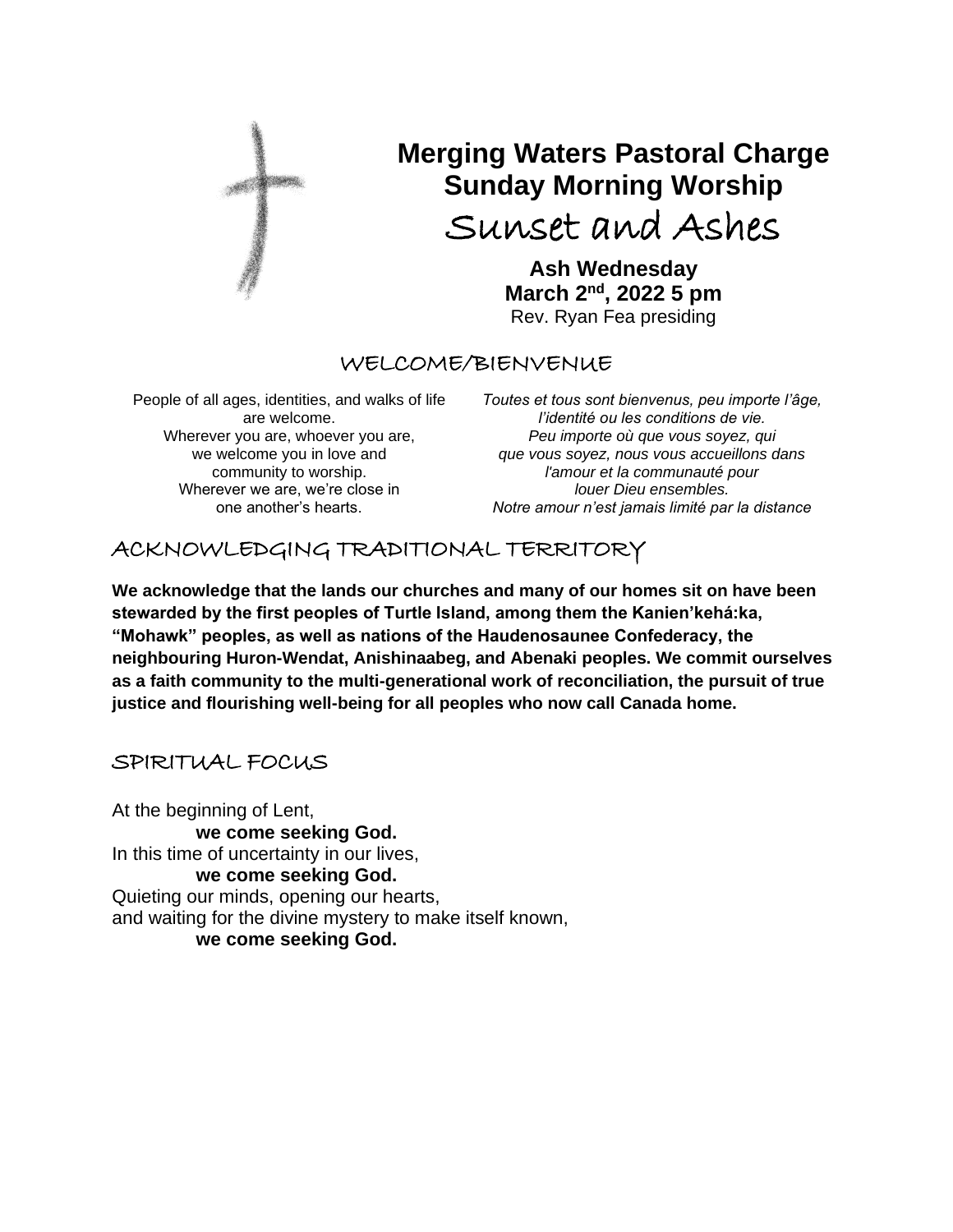## PRAYER OF APPROACH

**God, Our Creator, You have formed us out of the dust of the earth. You are acting now in this world, for us and for all. This is a turbulent, hurting, promised-filled world That you call us to embrace: Its people, Its sorrows, Its hope. In and through it all, you sustain us, You shape and feed us, You walk with us as companion. We come before you now In our act of lament.**

## A READING FROM THE HEBREW PROPHET Isaiah 58:1, 6-12

*Response to reading*

The Living Word for us this day.

 **We listen with our hearts, our minds and our Spirits**

## ASH WEDNESDAY MESSAGE

*Followed by a moment of silence*

IMPOSITION OF ASHES

## PRAYER OF JOY AND CONCERN

Be thou our vision, O Christ. Be thou our best thought, O Spirit of Life. Be thou our wisdom, Holy Mystery. As we gather on this solemn night/day, **we seek vision, and best thinking, and wisdom.**  We seek to understand ourselves as moments in the universe, **as ash brought to life by Love,**  as beings who have all the possibilities of coldness and warmth in us. We know ourselves to be very limited, **O God without limits.** We fear that we won't respect limits.

**O God who was pinned to a tree.** We admit that we need help to find the centre, **O God who is all and in all.**

Come to us in pictures of faraway nebulae. **Come to us** 

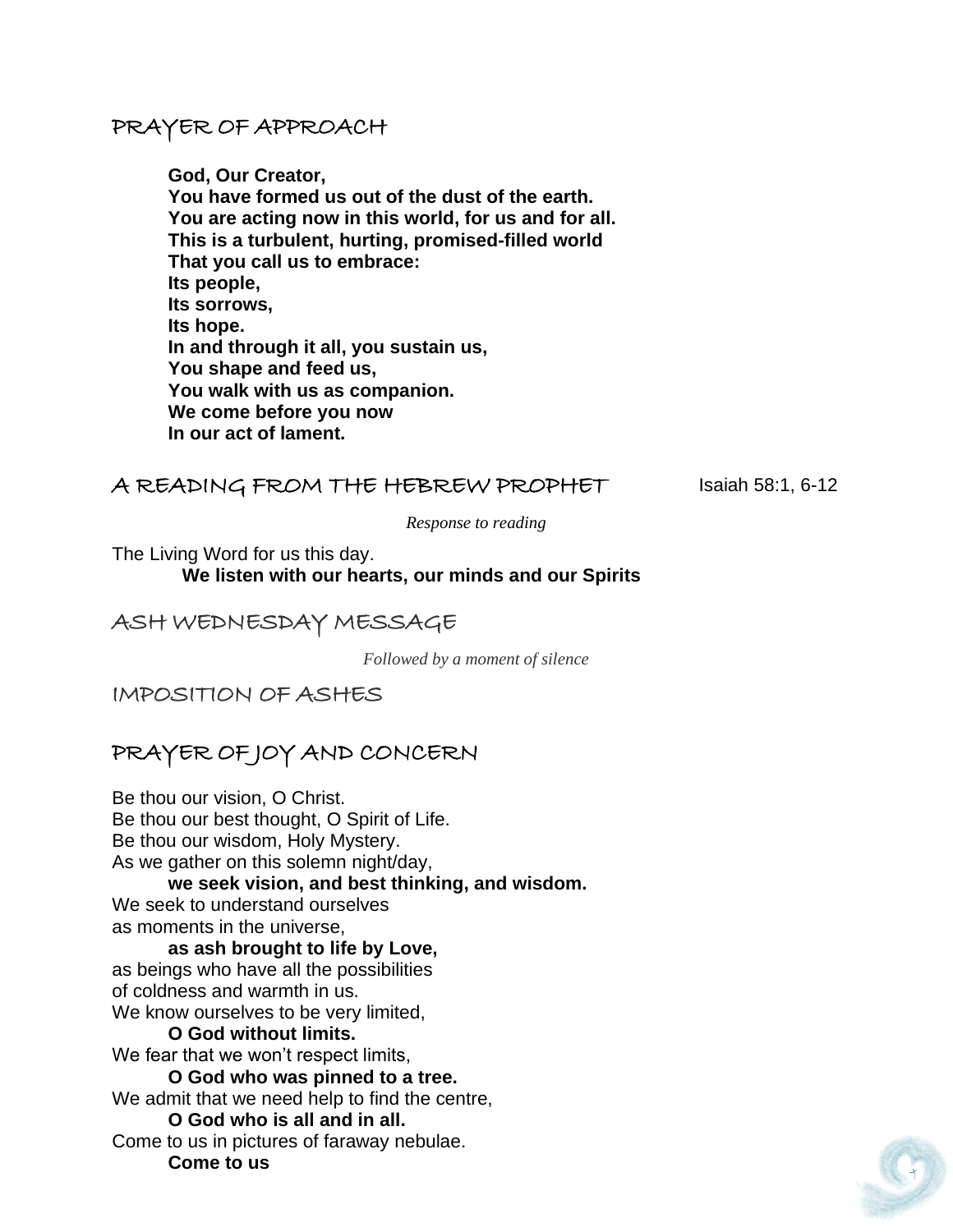**in the roaring of nature's mighty forces.** Come to us in the silence of a people praying for freedom. *a time of silence* We wait with quiet hearts for vision, **for thoughts of justice and peace,**  for wisdom, Holy One. And may the ashes of our fears **nourish the seedlings of our hopes.**  *a time of silence* You put new hearts in people, O God, you sustain living spirits within us. **You restore the joy of oneness with all Love, and strengthen us with the will to bring freedom to all. Amen.**

MUSICAL REFLECTION VOICES UNITED 624 Be Thou My Vision

## COMMISSIONING & BENEDICTION

May our hearts be full of gratitude

#### **As we give thanks and praise**

To the One who heals us,

Forgives us, and makes us whole,

**and who sends us out to care for this world.**

**~ Thank You For Joining Us Today ~**

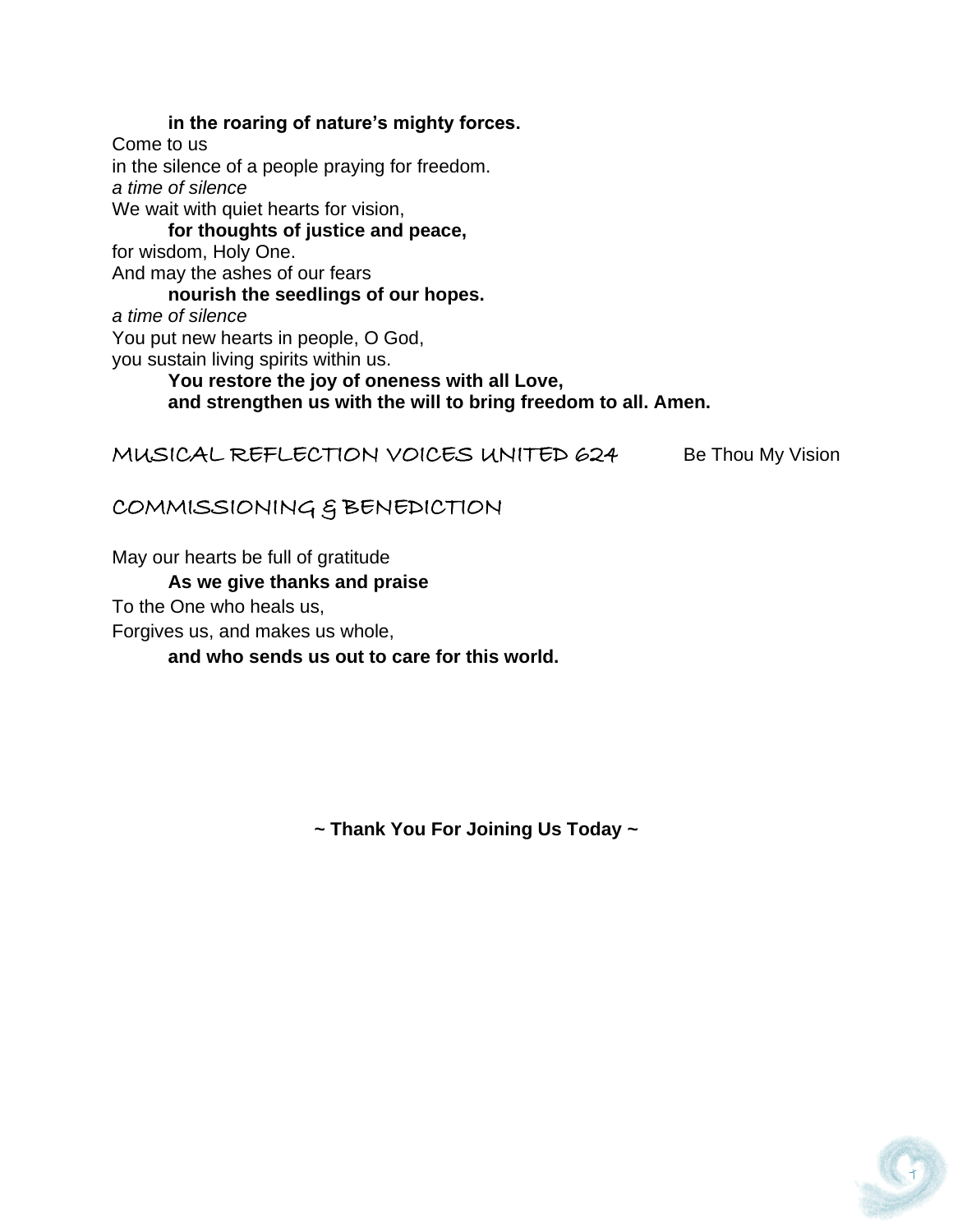### **MERGING WATERS PASTORAL CHARGE THE UNITED CHURCH OF CANADA**

#### **UNION CHURCH**



**STE. ANNE DE BELLEVUE, QUE. « An Affirming Congregation »** 

 **& BEAUREPAIRE UNITED CHURCH BEACONSFIELD, QUE.**

**Michael Woytiuk; Ministry of Music**

**Rev. Ryan Fea, Ordained Minister [ryanfea.mergingwaters@gmail.com](mailto:ryanfea.mergingwaters@gmail.com)** 

**Susan Smith, Office Administrator [mergingwaters@bellnet.ca](mailto:mergingwaters@bellnet.ca) (514) 445-2618** **Merging Waters Pastoral Charge** 



Welcome Grace Service Love community

#### **[www.mergingwaters.ca](http://www.mergingwaters.ca/)**

| UPCOMING SERVICES at 10:30 a.m.                                           |                                                                         |
|---------------------------------------------------------------------------|-------------------------------------------------------------------------|
| Mar $2nd$ .                                                               | Ash Wednesday Service 5pm                                               |
|                                                                           | Online https://us02web.zoom.us/j/83344073581                            |
|                                                                           | or by phone 1-438-809-7799 Meeting ID: 833 4407 3581                    |
| Mar $6th$ .                                                               | Lent 1 – Service in-person at 24 Maple, Sainte-Anne and online          |
| Mar $6th$ .                                                               | Union Church Annual General Meeting in person and online                |
|                                                                           | immediately after the service 24 Maple or the same ZOOM link as worship |
|                                                                           | https://us02web.zoom.us/j/84293776328                                   |
| Mar $13th$ .                                                              | Lent 2 – Service in-person and online at 25 Fieldfare, Beaconsfield,    |
| Mar $13th$ .                                                              | Merging Waters Pastoral Charge Annual General meeting                   |
|                                                                           | online on ZOOM at 2 pm                                                  |
|                                                                           | https://us02web.zoom.us/j/84679694054                                   |
| Mar $20th$ .                                                              | Lent $3$                                                                |
| Mar 27th.                                                                 | Lent 4                                                                  |
| Please consult the website and weekly announcements for details and links |                                                                         |
|                                                                           | www.mergingwaters.ca/Worship-online                                     |
|                                                                           | Download the Zoom App at zoom.us/download                               |

Attributions: Biblical passage from New Revised Standard Version Bible, copyright © 1989 the Division of Christian Education of the National Council of the Churches of Christ<br>in the United States of America. Used by permi

- Comissioning and Benediction Kate Crawford (Grand Bend, ont), Gathering L/E 2021 (Year B), p.32.] Final blessing: Rev. Linda D. Buchanan, Christ Church 2013
- 



Prayer of Approach Redacted: Doris Van Den Eeckhout (Aylmer, Ont), Gathering L/E 2020 (Year B), p30

Reflection Redacted from Geoff Wilfong-Pritcard (Edmonton), Gathering, L/E 2020 (Year A), p.10<br>Prayers of Joy and Concern Robin Wardlaw (Toronto), Gathering L/E 2020 (Year B), p29. (inspired by VU 642 "Be thou my vision" a

Hymn Reprint & Podcasting Licences: One Licence # A-730039 & CCLI Licence # 11249529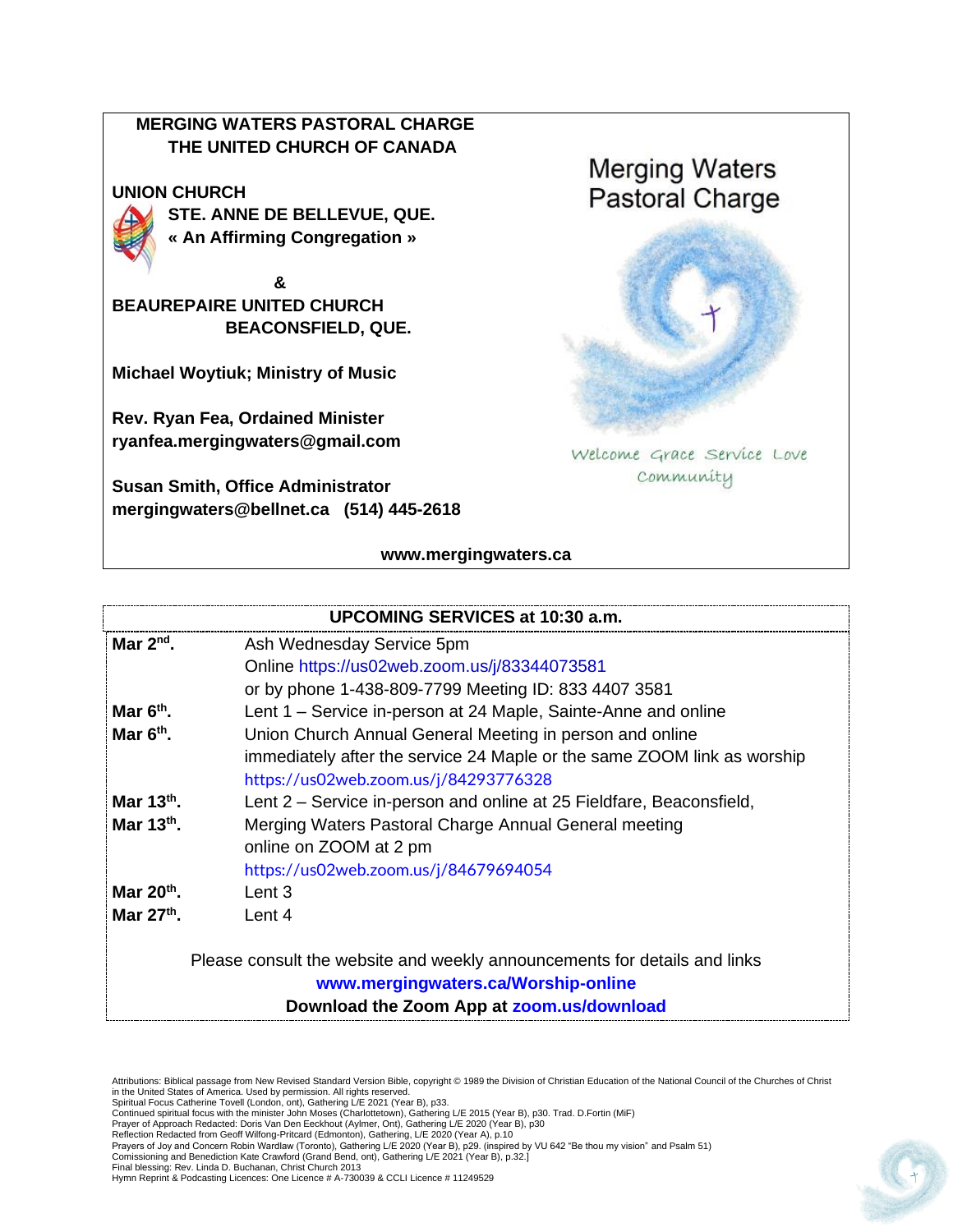#### ANNOUNCEMENTS



## **CHURCH CAFÉ**

Now with a new link for Feb 27<sup>th</sup> and March <https://us02web.zoom.us/j/87964312436>

> Dial by your location +1 438 809 7799 Canada Meeting ID: 879 6431 2436 Fridays @ 3 pm Details and link at www.mergingwaters.ca

Lent with Merging Waters

Riverside United Church, Beaconsfield United Church and Merging Waters Pastoral Charge Present

# **Lesser Evils: A Lenten Devotional Reflection Series**

**DAILY REFLECTIONS ON SEEKING WISDOM** 

Join us on Thursday evenings in Lent (beginning March 10th) as we reflect together on making faithled moral decisions in a complex world, using the book Lesser Evils as a guide.

Sessions will take place on Thursdays from 7-8:30 PM over Zoom.

Access to a copy of Lesser Evils is needed to participate. The E-Book is available from the United Church Bookstore (https://ucrdstore.ca). And we have some hard copies available for purchase. Contact your church's administrator for more information.

To register to participate, please email riversideunitedchurch@hotmail.com

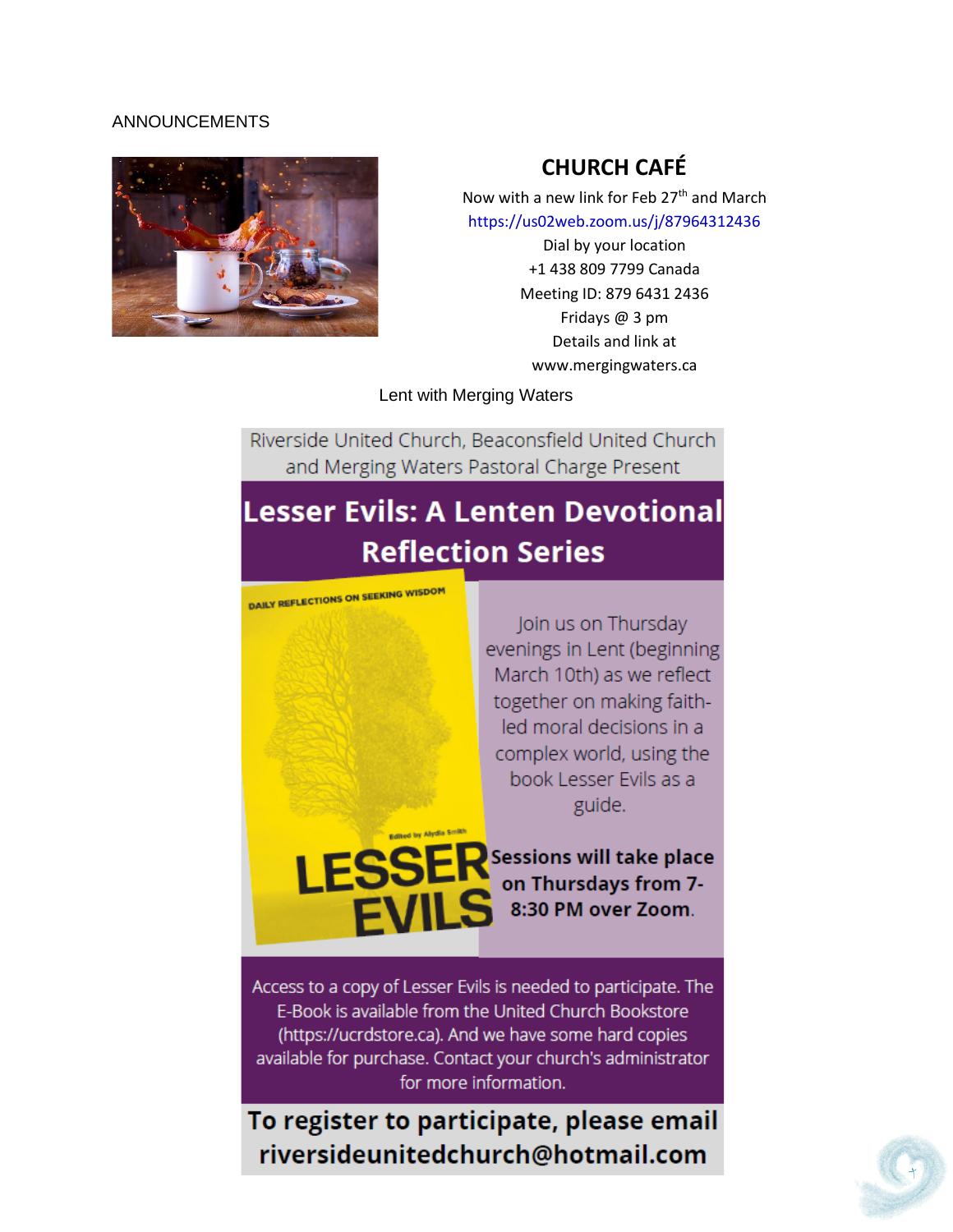# **WEST ISLAND** & RIVERSIDE **UNITED CHURCHES**

**JOURNEYING TOGETHER THROUGH LENT 2022** 

#### **WEST ISLAND AND RIVERSIDE UNITED CHURCHES LENT 2022**

*(all times are Eastern Time Zone)*

#### **SHROVE TUESDAY** March 1

**Online Pancake Supper** with Beaconsfield and Riverside at **6 pm** Zoom Link: <https://us02web.zoom.us/j/82111291735> Info: [riversideunitedchurch@hotmail.com](mailto:riversideunitedchurch@hotmail.com)

**Online Pancake Supper** with Merging Waters at **6:30 pm** Food, Friendship, Faith, Fun Fact Trivia Zoom Link: <https://us02web.zoom.us/j/84399309067>

#### **ASH WEDNESDAY** March 2

**Online Worship** with Cedar Park on Zoom at **12 noon** Info[:cedarparkunited@videotron.ca](mailto:cedarparkunited@videotron.ca) Zoom Link: <https://us02web.zoom.us/j/85442535332?pwd=Q0tOR3lmYUllNEdob2dEWDVldUJGQT09>

**Sunset Service** with Merging Waters at **5 pm** Info: [www.mergingwaters.ca](http://www.mergingwaters.ca/) Zoom Link: <https://us02web.zoom.us/j/83344073581>

**Online(ZOOM) Evening Service** with Beaconsfield and Riverside at **7 pm** Info: [riversideunitedchurch@hotmail.com](mailto:riversideunitedchurch@hotmail.com) Zoom: <https://us02web.zoom.us/j/84619459285>